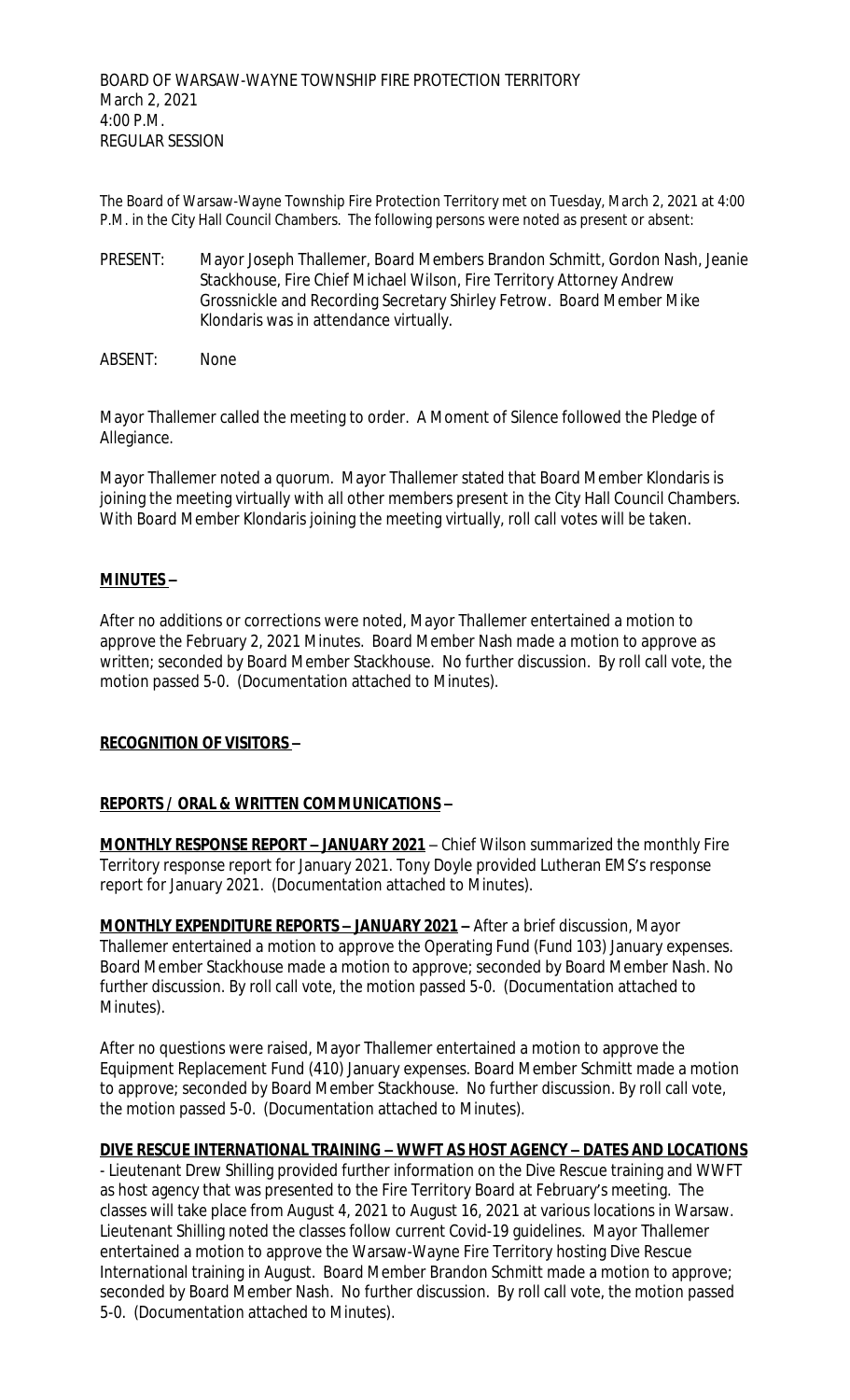**WARSAW COMMUNITY SCHOOLS / PUBLIC EDUCATION** – Chief Wilson shared with the Fire Territory Board that the Fire Prevention Bureau is back in the schools providing fire safety information to children Kindergarten through Grade 6 in the Warsaw Community Schools. In addition, Firefighters Max Kinsey and Joel Shilling are working as Fire Instructors at the high school providing instruction for the State of Indiana's Level Firefighter 1 and Firefighter 2 Certifications. (Documentation attached to Minutes).

**RIDE-ALONG FIREFIGHTER PROGRAM** – Chief Wilson asked the Fire Territory Board for permission to re-establish the Ride-Along Firefighter Program. This program was used prior to starting the Part-Time Firefighter program approximately two years ago.

Fire Territory Attorney Andrew Grossnickle recommended adding Wayne Township to the Release and Waiver of Claim, as it specifically references the City of Warsaw. Mayor Thallemer recommended to Chief Wilson that the Ride-Along Program packet also be reviewed by the City of Warsaw Attorney. Chief Wilson stated he will forward the Ride-Along Program to the City of Warsaw Attorney and add Wayne Township to the Release and Waiver of Claim for their approvals.

Mayor Thallemer entertained a motion to approve the Ride-Along Program after a review by the City Attorney and Board of Works approval. Board Member Schmitt made a motion to approve; seconded by Board Member Stackhouse. No further questions or discussion. By roll call vote, the motion passed 5-0. (Documentation attached to Minutes).

# **UNFINISHED BUSINESS –**

# **NEW BUSINESS –**

**CITIZENS' FIRE AND RESCUE ACADEMY** – Chief Wilson stated that he and Assistant Chief Aaron Bolinger have put together a program designed to provide civilians the opportunity to experience the working environment of the Warsaw-Wayne Fire Territory. A preliminary 11 week schedule was presented for approval. The classes will follow current Covid-19 guidelines. Mayor Thallemer entertained a motion to approve. Board Member Nash made a motion; seconded by Board Member Schmitt. No further discussion or questions. By roll call vote, the motion passed 5-0. (Documentation attached to Minutes).

**WWFT PUBLIC SAFETY HOUSE – PERMISSION TO PROCEED** – Firefighter Max Kinsey spoke on behalf of the Fire Prevention Bureau in obtaining permission to proceed with actively working with community representatives and leaders to build a Survive Alive House similar to the Fort Wayne Fire Department's fire safety home located in their Safety Village. Mayor Thallemer requested further information as far as a budget, location, labor and goal, to name a few, before presenting to the Board of Works. Chief Wilson indicated a budget will be provided along with potential locations. Mayor Thallemer asked for a vote to take the next step and return to the Fire Territory Board with the requested information. Board Member Stackhouse made a motion; seconded by Board Member Schmitt. No further questions. By roll call vote, the motion passed 5-0. (Documentation attached to Minutes).

**BEERS MALLERS BACKS AND SALIN - AGREEMENT/EMPLOYMENT LETTER 2021 - Fire Territory** Attorney Andrew Grossnickle indicated the Agreement Terms are the same as in 2020; flat fee rate for meeting attendance and hourly rate. After no questions or concerns were raised, Mayor Thallemer entertained a motion to approve. Board Member Schmitt made a motion; seconded by Board Member Klondaris. No further discussion. By roll call vote, the motion passed 5-0. (Documentation attached to Minutes).

**CUMMINS SALES AND SERVICE – PLANNED MAINTENANCE AGREEMENT** – Chief Wilson indicated this maintenance agreement is for the generators at the three fire stations and one at the police department. There was a \$71.80 increase from the 2019/2020 Agreement. After no questions were raised, Mayor Thallemer entertained a motion to approve the Agreement. Board Member Klondaris made a motion to approve; seconded by Board Member Schmitt. No further discussion. By roll call vote, the motion passed 5-0. (Documentation attached to Minutes).